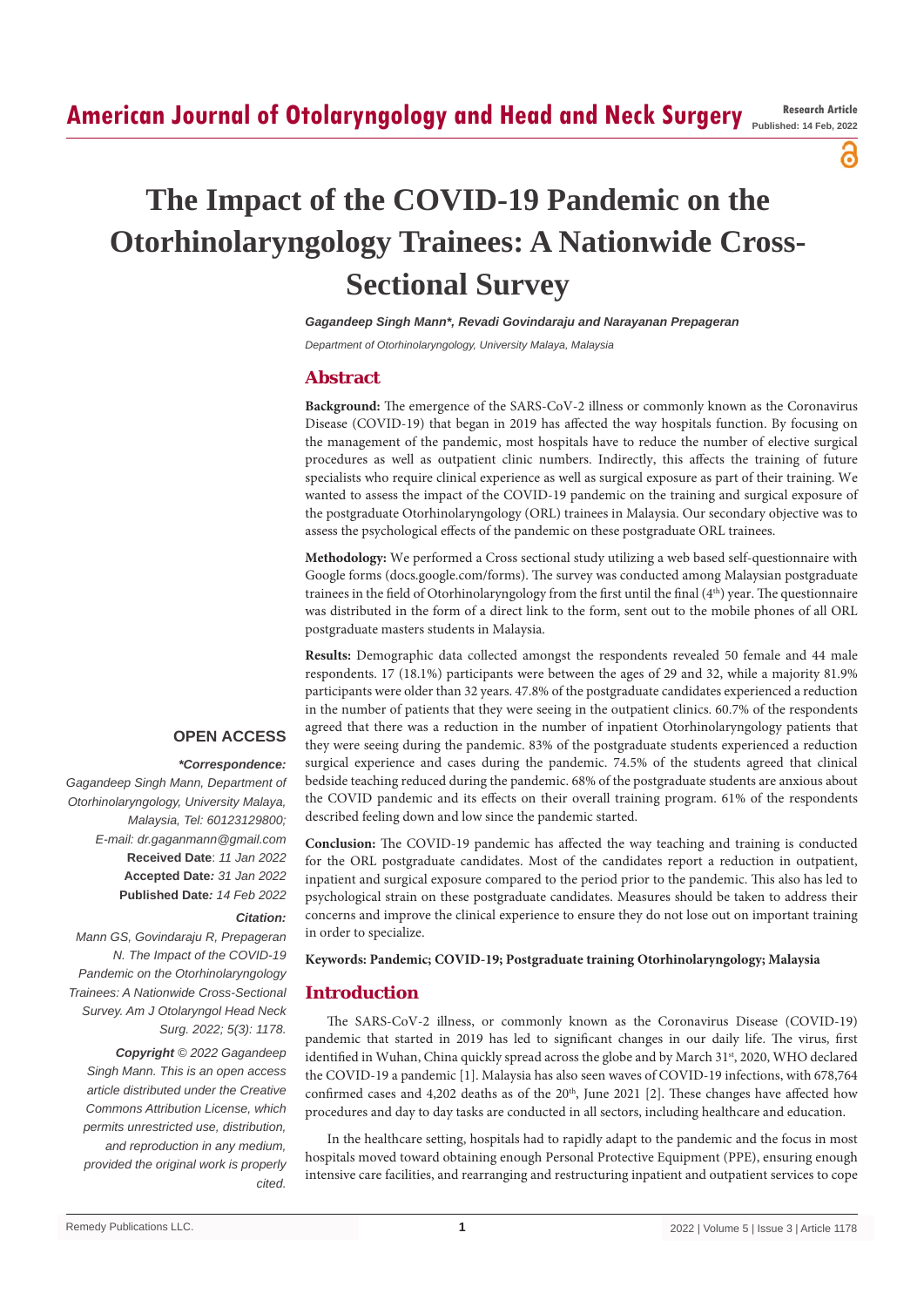with the surge in cases requiring hospitalization [3]. The shift of focus towards hospital preparedness has led to significant changes in the way many centers conduct their Postgraduate Training.

A knock-on effect results in disruptions to the usual teaching schedules, clinical teaching and examination planning and execution [4]. Also, junior doctors are being redeployed to help with the surge in patients and this will in turn affect their time and opportunity in learning specialized skills within their area of interest [5,6]. These changes significantly alter the clinical opportunities and educational exposure for the postgraduate trainees and limit the amount of time they would have usually had prior to the pandemic [7]. The psychological impact of the COVID results in significant anxiety and depression among the public and postgraduate trainees are not exempt from these stresses [8]. Healthcare workers are particularly at risk of adverse mental health outcomes. This is due to prolonged work hours, increased risk of COVID infection, fatigue and isolation from families [9].

Considering COVID-19 has changed the world, the academic world has also changed. We have to recognize those changes and understand what those changes mean to the stakeholders involved in the education of future Otorhinolaryngology (ORL) specialists in the country [7]. The ORL training system in Malaysia is a 4 year duration postgraduate program undertaken in both the Ministry of Health hospitals and teaching university and overseen by the Conjoint Otorhinolaryngology Board. Major exams are held at the end of the first year (Part 1) and end of the final year (Part2) with continuous assessments and research undertaken during this period. Following that, it would take another 2 years of supervision, before a candidate is enrolled in the national specialist registry.

We looked into the impact of the pandemic on the ORL postgraduate candidates and their general psychological wellbeing.

# **Materials and Methods**

We performed a cross sectional study utilizing a web based selfquestionnaire with Google forms (docs.google.com/forms). The survey was conducted among Malaysian postgraduate trainees in the field of Otorhinolaryngology from the first until the final  $(4<sup>th</sup>)$ year. The questionnaire was distributed in the form of a direct link to the form, sent out to the mobile phones of all Otorhinolaryngology postgraduate masters students in Malaysia.

The questionnaire, worded in English, was divided into 5 sections and 46 questions in total. The first section focused on demographics of the candidates such as gender, age, number of years in training, location of their postgraduate training, marital status and number of children.

The second section surveyed their experience in relation to their clinical exposure and reduction in cases of the patients they managed during the pandemic. The third section focused on the teaching experience and changes in teaching methods during the pandemic.

The fourth section surveyed the psychological changes and effects the pandemic had on the postgraduate training. The final section asked for their comments and recommendations in relation to the changes to the postgraduate training program.

The responses from section one through four were a combination of multiple-choice questions and also utilizing a 5-point Likert scale as a scaled response to particular statements.

#### **Inclusion criteria**

All postgraduate Otorhinolaryngology Students from University of Malaya (UM), Universiti Kebangasaan Malaysia (UKM), and Universiti Sains Malaysia (USM) from Year 1 to Year 4 were included in the study.

## **Ethics**

Ethical approval was obtained from the Medical Ethics Research Committee (MREC) of the University of Malaya. MECID Number 2021625-10264.

# **Results**

A total of 153 surveys were sent out, and we recorded 94 responses. Demographic data collected amongst the respondents revealed 50 female and 44 male respondents. 17 (18.1%) participants were between the ages of 29 and 32, while majorities 81.9% participant were older than 32 years.

#### **Demographic data**

18.1% of the responses were from Year 1 students, 19.1% were from Year 2, 34% from Year 3 and 28.7% from Year 4 of the training program. Of these responders, 56 (59.6%) were from the in-campus training program where they spend all 4 years in the university hospitals, while the other 38 (40.4%) were from the out-campus training program, in which they spend two years working in a tertiary hospital under the Ministry of Health before joining the university hospitals.

#### **Clinical experience**

47.8% of the postgraduate candidates experienced a reduction in the number of patients that they were seeing in the outpatient clinics. Approximately quarters (24.4%) of the postgraduate students were seeing 60 or more patients in the clinic weekly prior to the COVID pandemic. This percentage reduced to just 8.5% once the pandemic took effect.

60.7% of the respondents agreed that there was a reduction in the number of inpatient Otorhinolaryngology patients that they were seeing during the pandemic. 83% of the postgraduate students experienced a reduction surgical experience and cases during the pandemic. 60% of the respondents were involved in 40 or less surgical cases per year during the pandemic, which isn't adequate for postgraduate training. The postgraduate students are expected to perform at least 110 surgical cases to complete their logbook requirements.

Almost 60% of the postgraduate students were involved in the care of COVID patients at their respective institutions as hospitals grappled with the surge of cases during the outbreak (Figure 1). This necessitated recruiting medical personnel from other departments to

Were you required to participate in essential services during the COVID 19 pandemic (covering other wards, involved in Covid 19 patient care, performing COVID swabs) 94 response **Figure 1:** Percentage of trainees deployed to essential services during the pandemic.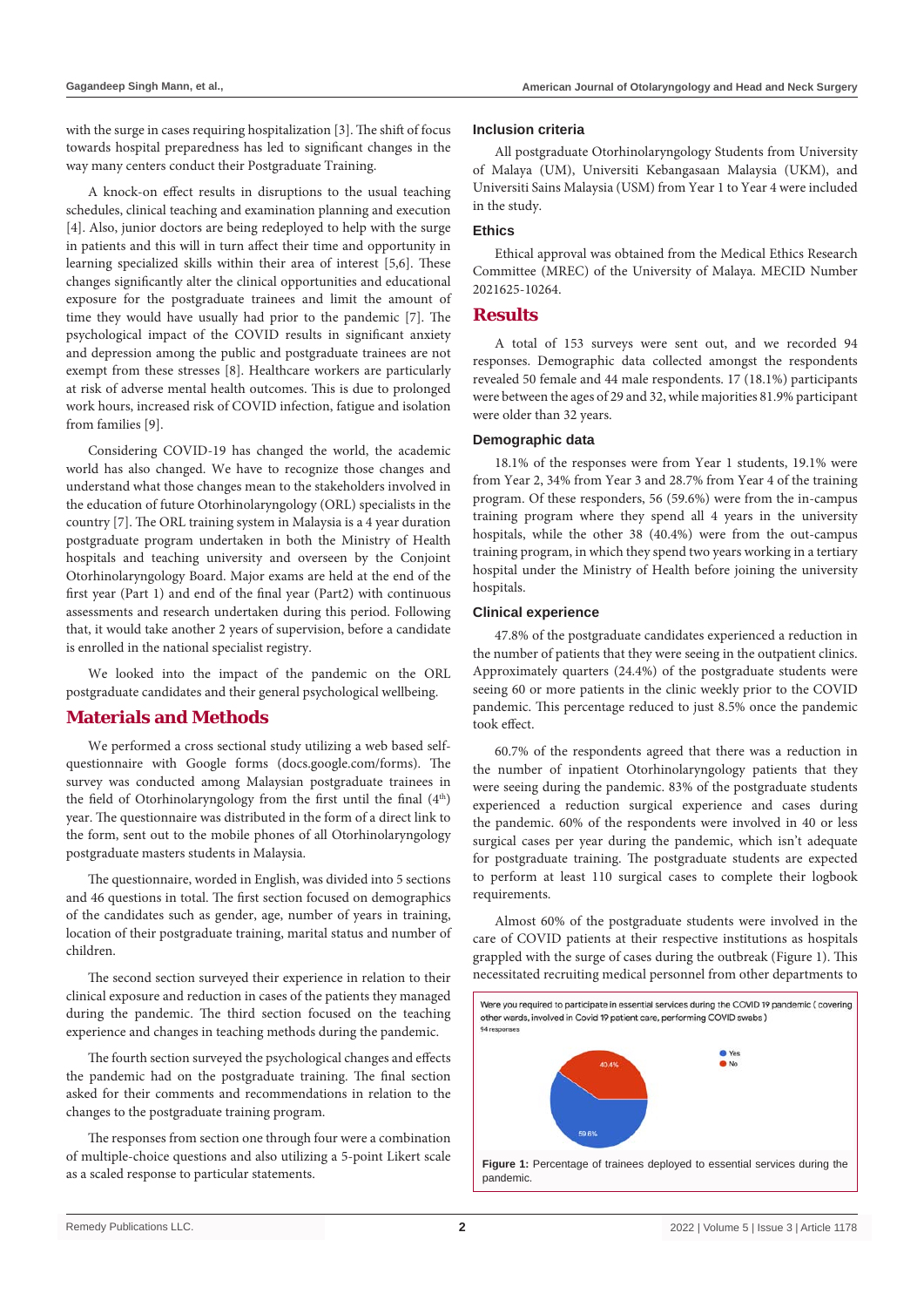help with the management of COVID patients.

#### **Teaching**

About 40 percent of the postgraduate students experienced some degree of reduction in their teaching since the pandemic started. 74.5% of the students agreed that clinical bedside teaching reduced during the pandemic. The number of tutorials did not seem to decrease significantly, with only 31.9% of the respondents feeling there was a reduction in the number of tutorials, which included online teaching sessions. About a quarter (26.6%) of the respondents felt fully online teaching was an effective form of teaching, with 36.2% disagreeing with the notion.

However, 48% of the postgraduate students feel a hybrid system, where online teaching is combined with face-to-face teaching is a better teaching method compared to the previous system where it was only done face to face. The postgraduate students strongly feel that online recorded teaching sessions are useful, with 93% of them strongly agreeing with the statement. 92% of the respondents are involved with more webinars and online teaching sessions compared to before the pandemic started.

It would appear the pandemic has changed the landscape of teaching, considering prior to the pandemic, 40% of the Malaysian Otorhinolaryngology postgraduate students attended more than 10 webinars per year. With the COVID pandemic in full effect, that proportion increased to 94%. 70% of the respondents did not want the training period of 4 years extended to ensure they would gain sufficient exposure in the field. The same proportion of respondents felt that summative assessments would be a better method of assessing their knowledge and skills for the purpose of the postgraduate qualification.

58% of the postgraduate students are willing to accept a delay in their examination dates if there was a spike in the COVID cases.

#### **Overall well being**

The majority of the postgraduate students (68%) are anxious about the COVID pandemic and its effects on their overall training program. Eighty-three percent of the respondents worry they may not be able to complete the training program within the stipulated 4 years. More than half (53%) have financial worries in relation to the COVID pandemic. Also, 73% of the students worry about delays affecting their promotions and years of service with the relevant bodies they are affiliated to.

During the pandemic, with gyms and parks closed, more than half (57%) of the postgraduate students feel they are not getting enough exercise. Fifty-six percent of the respondents also acknowledged thoughts about quitting the program altogether. Most of the postgraduate students (75%) expressed anxiety about examining COVID positive patients despite being in full PPE. 92% of the respondents are worried they may transmit COVID to their family members at home. Up to a third of the postgraduate students have had their marriage or family relationships affected in a negative way during the pandemic.

Also, 61% of the respondents described feeling down and low since the pandemic started.

# **Discussion**

The COVID-19 pandemic has taken the world by storm. Almost every component of social interaction has been affected in one way or another. Social distancing, web meetings, online teaching, working from home, terms and phrases which were not used much before are now part of the normal vocabulary. Invariably, the traditional institutions and businesses have had to adapt or risk becoming obsolete. In the medical fraternity, the COVID-19 pandemic also has changed the way things are conducted. The sheer number of COVID-19 patients presenting to the hospitals mean measures have to be taken to arrange redeployment of staff from other departments to help out with COVID patients in the Emergency Department, Intensive Care Units, and Medical wards. A survey on the impact of COVID and training of postgraduate radiology students done in the UK during the COVID pandemic showed that the pandemic affected the training opportunities as well as the general wellbeing of the students [10].

This is the first survey of its kind on the postgraduate Otorhinolaryngology trainees in Malaysia to assess the impact of the COVID-19 pandemic on their training opportunities and general wellbeing. The numbers of elective surgeries across the world are projected to be reduced with the impact of the pandemic [11]. This will affect the exposure and training opportunities for postgraduate training in surgical based specialties. With the reduction in outpatient cases as well as reduction in elective surgical cases, the postgraduate students may not be able to get adequate hands-on training that is so vital in their progress in the program.

The results of our survey showed around 83% of the trainees experienced a reduction in the number of operative cases. A recent survey done on the postgraduate training for urology residents in Brazil also showed that the COVID-19 pandemic has had a massive impact on the training exposure and also lifestyle of those residents [12]. This reduction in exposure results in students needing to look for alternative ways to obtain knowledge and experience. This is commonly done using internet-based learning.

Almost three quarters of our respondents experienced a significant reduction in bedside clinical teaching. The implication of this is development of clinical acumen and experience by the bedside is affected negatively. The broader implications of the reduction of this clinical experience may manifest during the postgraduate clinical examination. The examination system for the postgraduate exit examination in Otorhinolaryngology is conducted by the Conjoint ORL Board examiners. The structure of the examination is such where the final examination is divided between the written and clinical part. Candidates need to pass both components to obtain the postgraduate masters title. The performance of the candidates during the clinical part is highly dependent on the experience gained during the years of training. It is this precise component where the candidates may encounter difficulties. This may be a contributing factor as to why a large proportion of the respondents feel anxious about the pandemic.

Our survey shows 61 percent of the respondents describe feeling down and low during the pandemic. A recent survey of 418 medical and postgraduate students showed that mental health was significantly affected by the COVID-19 pandemic [13]. This resulted them having psychological issues that they never had prior to the pandemic. This mental strain can further affect the relationships at home and work. The pandemic has led the general public to have feelings of anxiety, frustration, stress and depression [14]. The combination of lockdowns, uncertainty regarding training, worry or concern about contracting COVID, and subsequently passing it on to family members all play a role in adding to the psychological strain that